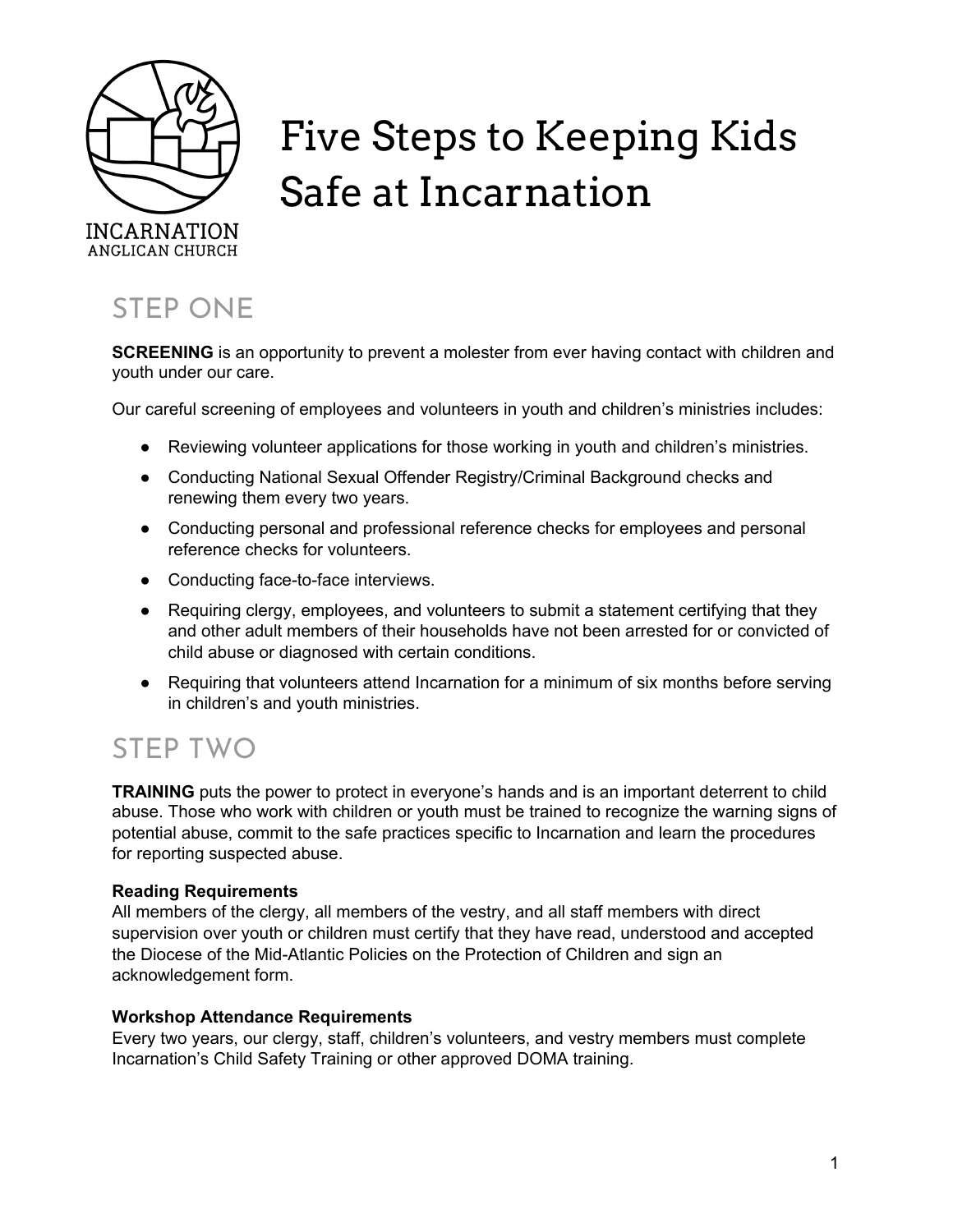# STEP THREE

**INTERACTING GUIDELINES** help children and adults feel safe in ministry and help detect problems before they turn into an incident of abuse.

#### **Communication**

Verbal interactions between clergy, staff, or volunteers and children should be positive, constructive and uplifting. Clergy, staff and volunteers should avoid talking to children or parents in a way that is or could be construed by any reasonable observer as harsh, threatening, intimidating, shaming, derogatory, demeaning, or humiliating. Concerns about children should be directed to parents, legal guardians, the appropriate ministry leader, or the clergy.

Clergy, staff, and volunteers are expected to refrain from swearing in the presence of children.

Clergy, staff, and volunteers should avoid engaging in any sexually-oriented communications with children,and should refrain from discussing any inappropriate or explicit information about their own personal relationships, dating, or sexual activities with children.

Clergy, staff, and volunteers should report any sexually-oriented communications involving a child to the appropriate ministry leader or clergy.

Clergy, staff, and volunteers must obtain parental permission prior to communicating with a youth via text or email. It is recommended that leaders copy parents on texting or email communication with a child or youth.

Clergy, staff, and volunteers must obtain parental permission prior to calling a youth. Phone conversations should never be the primary (or a major) mode of communication between adults and youth.

It is not permissible for clergy, staff, and volunteers to engage in real-time electronic communication, such as texting, Skype, or FaceTime, without the parent's knowledge or without another adult present (with the exception of text messaging that is necessary for setting up logistics).

Clergy, staff, volunteers, and participants in youth and children's ministries should refrain from the use, possession, or being under the influence of tobacco products, alcohol, or any illegal drugs while in church facilities, while traveling with or in the presence of children or their parents, during church-sponsored activities, or while working with or supervising children.

All communication between clergy, staff, or volunteers and youth must be respectful, decent, and appropriate.

#### **Social Media**

Social media avenues and technology are important ways for youth ministry staff and volunteer leaders to connect with students.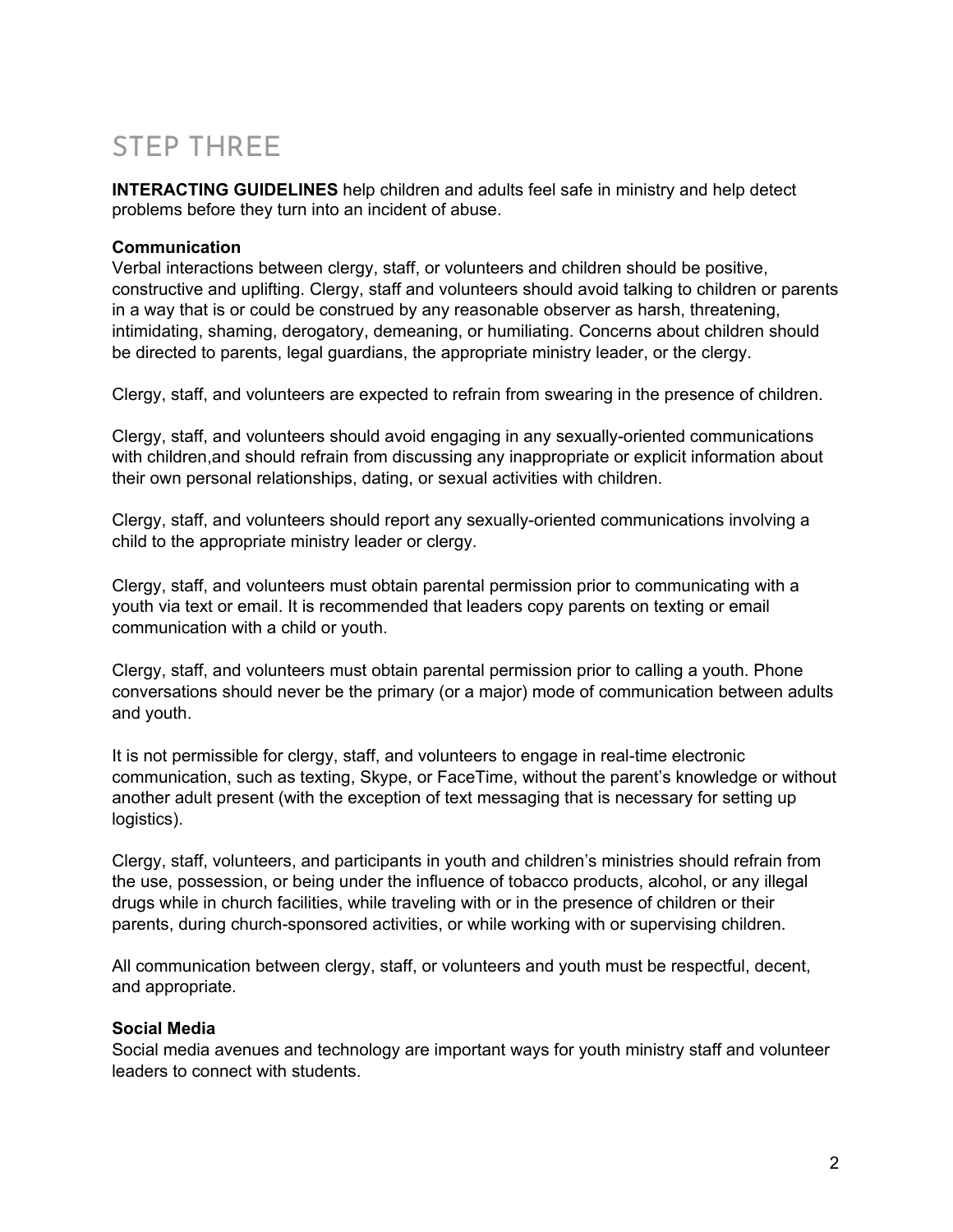Clergy, staff and volunteers shall refrain from connecting with students on social media when students are younger than the minimum age as established by each social media outlet.

Clergy, staff, and volunteers may interact with youth participants via social media sites as long as all communication is public, appropriate, and infrequent.

#### **Photography**

Photos of children will not be used contrary to parental wishes. Incarnation will refrain from posting any personally identifying information about children pictured online or in print publications without prior parental permission. Images shared publicly will respect the dignity of every person in them.

### **Physical Interaction**

Physical contact should be for the benefit of the child and never based on the emotional needs of clergy, a staff member or volunteer. It is the diocesan policy that clergy, staff members and volunteers are prohibited from using physical discipline in any manner for behavioral management of children. No form of physical discipline is acceptable.

This prohibition includes spanking, slapping, pinching, hitting, or any other physical force as retaliation or correction for inappropriate behaviors by children. Children are to be disciplined using time-outs and other non-physical methods of behavior management. In some circumstances, physical restraint may be used to prevent self-injury by the child and/or harm to others or to property. Uncontrollable or unusual behavior should be reported immediately to parents, the Lead Children's Catechist, and clergy.

Those who serve, whether as clergy or lay workers, paid or volunteer, maintain a powerful relationship of authority and trust with the people to whom they minister. Betrayal of that trust through violation of sexual boundaries causes great emotional and spiritual harm. Such misconduct is a denial of our calling as Christians and may be a violation of the law. We must take every step to prevent it, and to respond with swift justice should misconduct occur.

Children's and youth staff members and volunteers are responsible for protecting children under their supervision from inappropriate or unwanted touch by others, both adults and peers.

The following standards of interaction with children shall be carefully followed at all times:

Appropriate physical affection between clergy, staff, or volunteers and children is important for children's development, and is generally suitable in the church setting.

Appropriate physical interaction includes, but is not limited to:

- Smiles
- Words of encouragement, specifically about a person's heart and mind, character and conduct
- Handshakes, high fives, fist bumps
- Thumbs up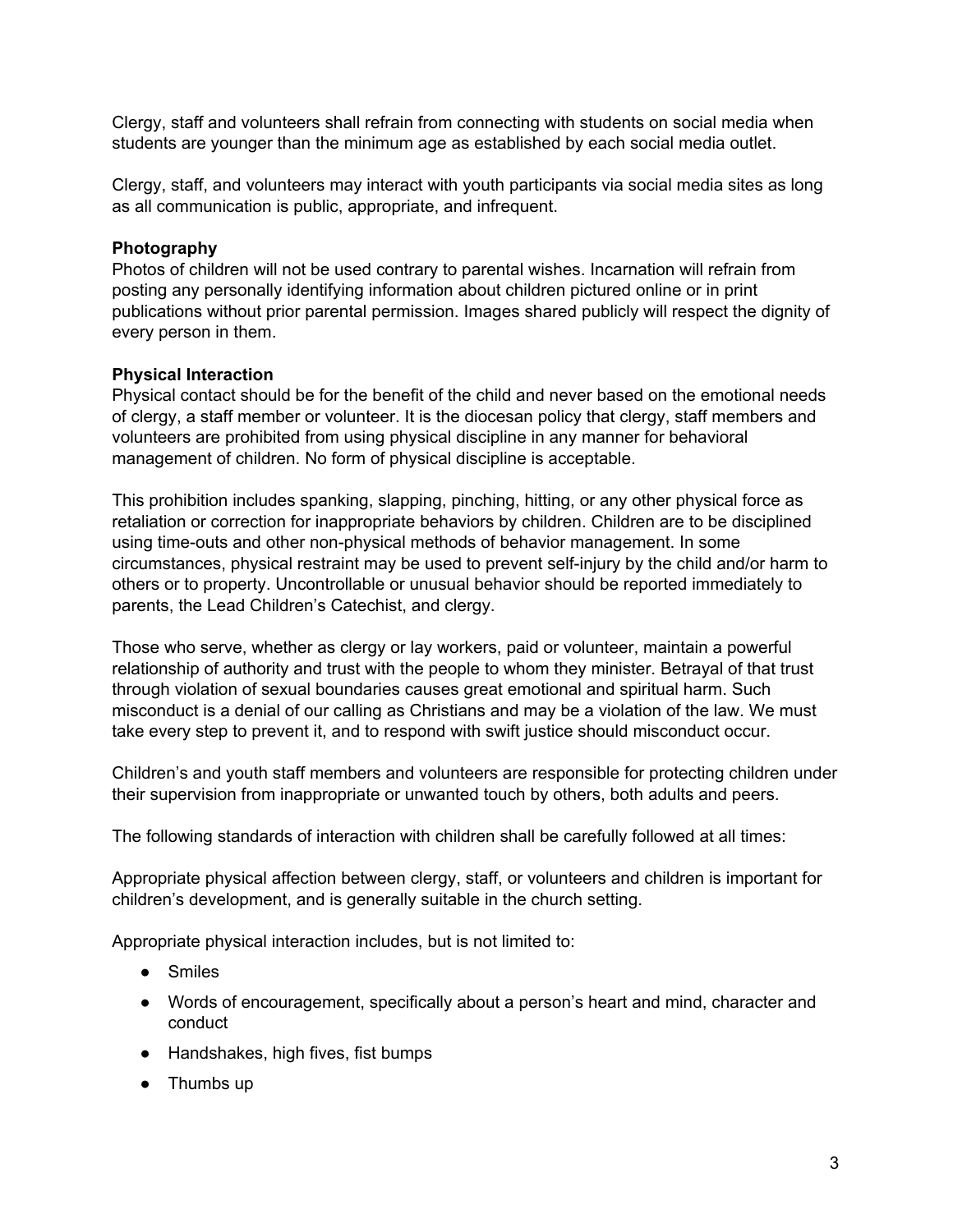- Side-to-side hugs, always in public and only when initiated by a child
- Pats on the shoulder or upper back
- Holding hands while walking with small children
- Holding or picking up nursery-aged children

Inappropriate physical interaction includes, but is not limited to:

- Meeting alone in a non-public or isolated place
- Wrestling
- Tickling
- Sitting in laps (except for nursery-aged children)
- Kissing on the lips
- Full frontal hugs or "bear hugs"
- Commenting on children's bodies
- Forcing unwanted affection
- Being nude in front of children
- Showing favoritism or possessiveness toward a child or youth
- Ridiculing the beliefs of a child or youth's parents or flagrant disregard of a parent's wishes
- Offering children or youth cigarettes, alcohol, or drugs
- Allowing children or youth to view pornography or to visit inappropriate internet sites
- Asking a child or youth to "keep secrets" from his or her parents
- Wearing inappropriate clothing
- Staring or taking photographs while others are dressing or showering

**Inappropriate touching and inappropriate displays of affection are forbidden.** Any inappropriate behavior or suspected abuse by a staff member or volunteer must be reported immediately to (1) an immediate supervisor; and (2) the Rector and wardens.

**Physical contact and affection should be given only in observable places.** It is much less likely that touch will be inappropriate or misinterpreted when physical contact is open to observation.

**Physical contact in any form should not give even the appearance of wrongdoing.** The personal behavior of clergy, staff, or volunteers must foster trust at all times. Personal conduct must be above reproach.

**Do not force physical contact, touch, or affection on a reluctant child.** A child's preference not to be touched must be respected at all times.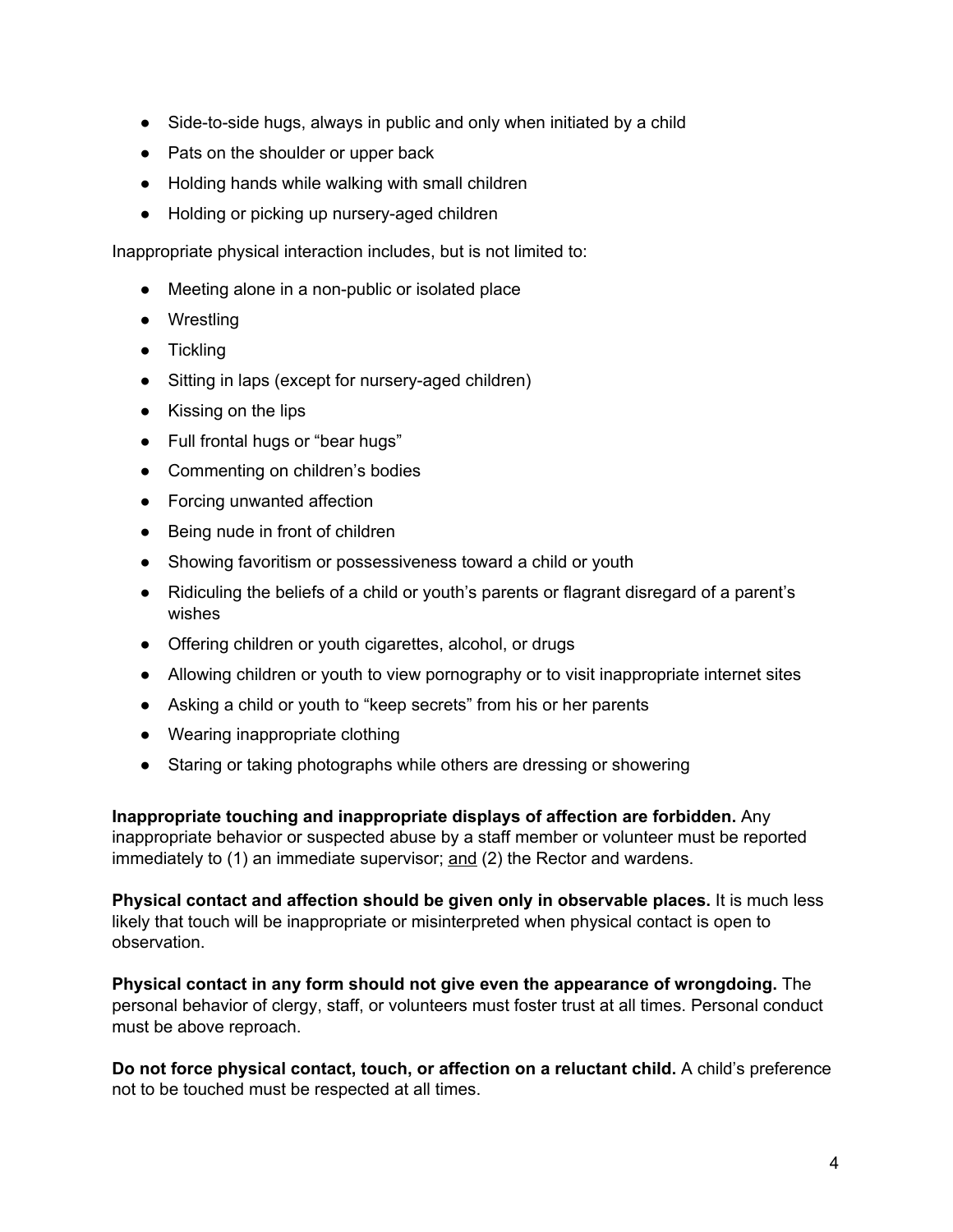### **Clergy, staff, and volunteers are responsible for protecting children under their supervision from inappropriate or unwanted touch by others, including adults and peers.**

### **Restroom Use: Nursery-Aged Children and Children With Special Needs**

Because nursery-aged children and children with special needs may require complete assistance with their bathroom activities, all staff and volunteers will observe the following policies:

### *Diapering*

- Only the child's parent or a screened and trained female nursery volunteer will change a child's diaper.
- Children who require diapering will be changed with the utmost care and respect and within plain sight of other nursery volunteers.
- Children should be re-diapered and re-clothed immediately upon the completion of changing a soiled diaper.

# *Toilet Training*

- Only screened and trained nursery volunteers or the child's parent or legal guardian will participate in toilet training efforts with children.
- Children in the nursery who are toilet training or who are preschool-aged will be escorted to the restroom by a screened and trained volunteer. Children should not be left unattended in bathrooms.
- Children should be encouraged to do as much for themselves as they can. A child may be assisted in the restroom as necessary. When children are assisted in bathrooms, the stall door will be left partially open. If at all possible, another screened and trained volunteer should be in the hallway outside the bathroom door helping to monitor.
- Children should be assisted in straightening their clothing before returning to the room with other children.
- "Accidents" should be handled by reassuring the child and assisting him/her in changing his/her diaper or underwear and clothing.

#### **Restroom Use: Elementary-Aged Children**

- Elementary-aged children may be accompanied to the restroom for supervision and assistance when needed. However, children should receive the minimum amount of assistance needed based upon their individual capabilities. If no assistance is needed, then a screened and trained adult volunteer should watch the hallway between the atrium and the restroom. A same-age, same-sex peer buddy system may also be used.
- Staff members and volunteers should take steps to avoid being alone with one child in the restroom. If a staff member or volunteer must go into the restroom to check on an individual child, he or she should seek out another worker to accompany him/her.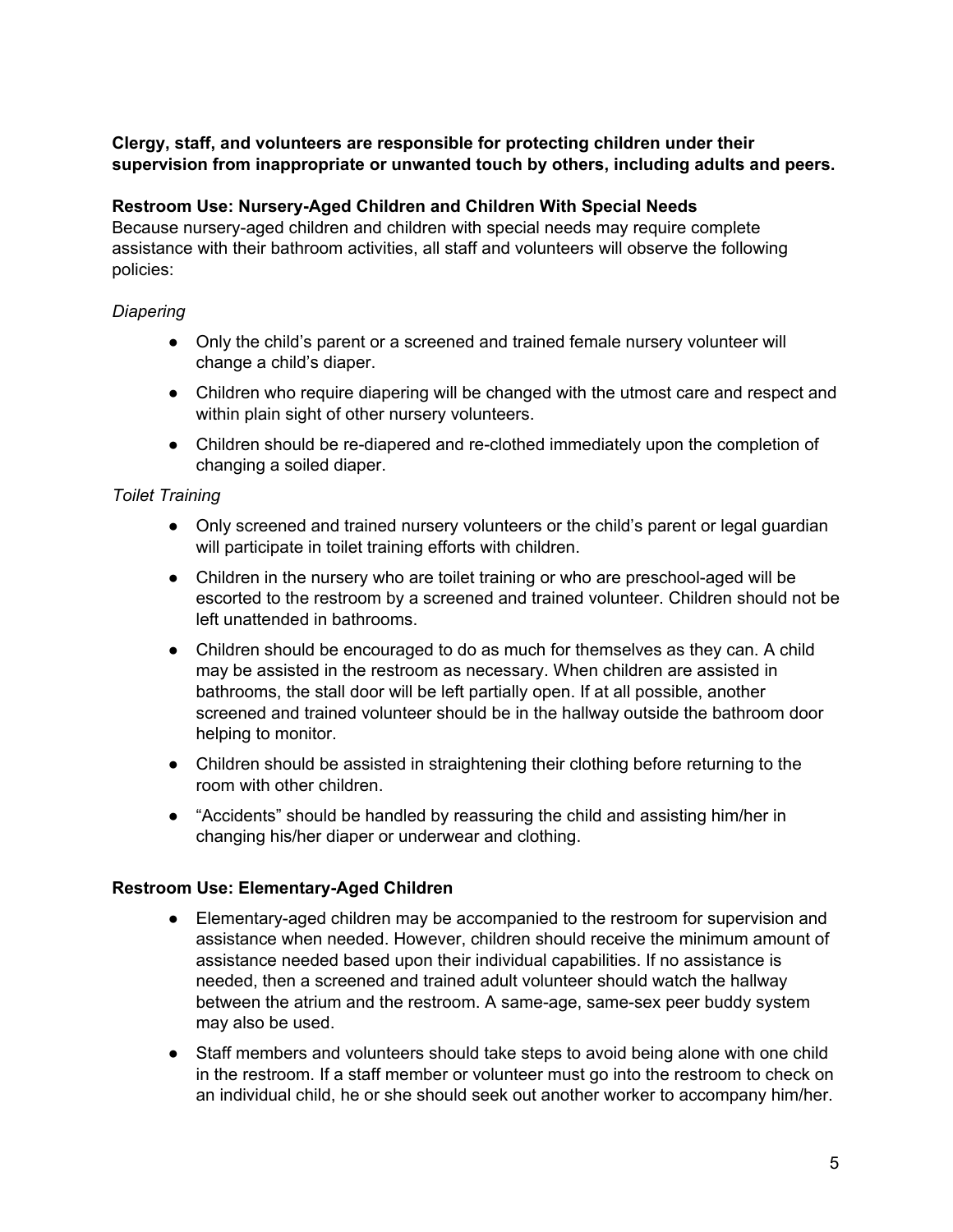If another worker is not available to accompany, he/she should go to the exterior bathroom door, knock, and ask if the child needs assistance. If the child requires assistance, the worker should leave the exterior bathroom door open when entering the bathroom area and try to verbally assist the child in completing his/her activities, while the child remains behind the door of the bathroom stall.

When children are not in atrium and need to use the restroom, we recommend that parents or an older sibling accompany their children to the men's or women's restroom. We recommend this because restrooms are the most likely place for abuse to occur in an institutional setting.

### **First Aid and Medication**

If possible, medication should be administered by the child's parent. Medication may be given to a child by a staff member or volunteer as authorized by the parent. The medication must be in the original packaging, including over-the-counter medication.

When medically necessary, medication or first aid may be given to a child by a staff member or volunteer. Parents should be notified whenever medication or first aid has been administered.

### **The Release of Children**

Any time that a child has been entrusted to church staff members of volunteers, the church incurs responsibility for the safety and well-being of the child. Staff members and volunteers must act to ensure the appropriate supervision and safety of children in their charge.

Staff and volunteers are responsible for releasing children in their care only to parents, legal guardians, or other persons designated by parents or legal guardians. It is presumed that a person who drops off a child or student has authority to pick up the child.

In the event that staff and volunteers are uncertain of the propriety of releasing a child, they should immediately contact their immediate supervisor before releasing the child.

# **Transportation**

Staff members and volunteers may from time to time be in a position to provide transportation for children. The following guidelines should be strictly observed when transporting children:

- Adult volunteer drivers must provide to the church copies of valid driver's licenses, vehicle registration, and proof of insurance.
- It is understood that the adult driving the child must have undergone a background check including a DMV record check. Use of child safety seats that meet federal standards is required. Drivers and passengers must also follow airbag age/weight regulations per specific vehicle guidelines. Under no circumstances should anyone under the age of 18 be allowed to drive children/youth as part of an event.
- At no time shall there be one adult and one child traveling in a vehicle (except in a parent/child or other familial situation). Automobiles will contain either one driver and two or more participants or two adults and any number of children (within seat belt limitations of the vehicle; seatbelts are ALWAYS required). If there is an extenuating circumstance causing only one adult and one child to travel together in an automobile, permission must be obtained by a parent or legal guardian of the child. This permission should be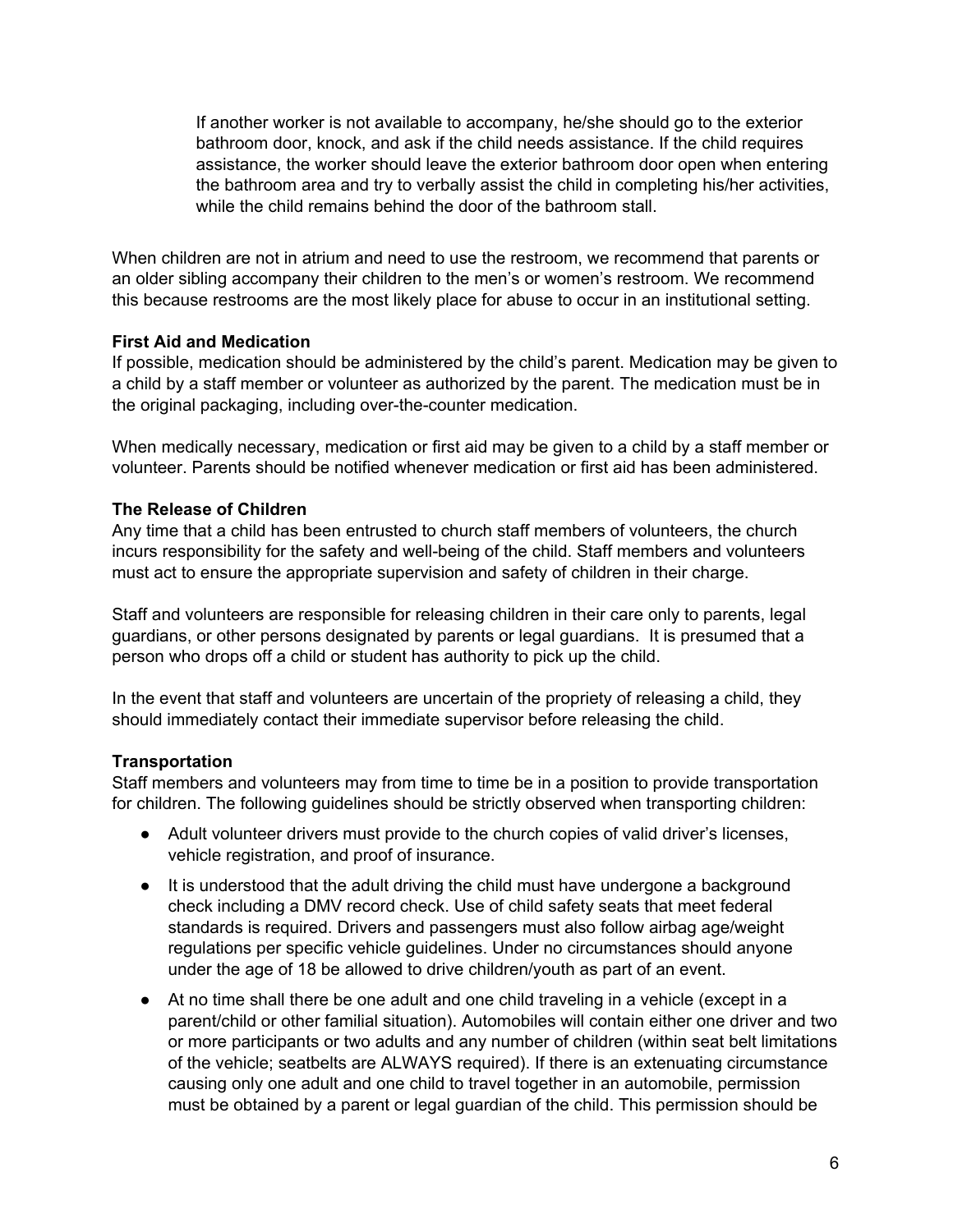written and signed by the parent/guardian or documented by the volunteer if only verbal consent is available. The child or youth should be transported in the back seat of the vehicle in such circumstances.

- No cell phones, including hands-free devices, may be utilized by the driver while driving children and youth, unless in an emergency.
- Children should be transported directly to their destination. Unauthorized stops to a non-public place should be avoided. Stops for meals, refueling, and restroom breaks should be done as a group. Staff and volunteers should avoid transportation circumstances that leave only one child in transport.
- Staff and volunteers should avoid physical contact with children while in vehicles.
- No one under the age of 25 may drive vehicles rented by a church unless explicitly allowed by the rental agreement.

# STEP FOUR

**MONITORING** allows us to detect problems before they turn into an incident of abuse and helps adults avoid wrongful allegations of abuse when none has occurred. Research confirms that off-site activities increase the risk of abuse. **Vestry, clergy, staff and volunteers must be diligent in monitoring and supervising children's and youth activities in all settings at all times.**

Our monitoring practices include the following:

- All children and youth activities shall be designated to be supervised by two or more screened and trained individuals
- No child will ever be left unattended during or following a church activity
- Clergy, staff and volunteers should not conduct unobserved meetings or interactions with children or youth
- In a discipleship or mentoring relationship, the interactions should occur in a public place or where other persons are present
- Watching for and responding to policy violations
- An open invitation for parents to visit at any time unannounced
- A careful review of new programs and/or significant changes to a program structure
- Keeping interactions with children and youth in full view of others at all times. Keeping unused rooms locked where possible.
- Keeping children and youth in supervised areas
- An on-site or off-site written Supervisory Plan, that includes all items detailed on pages 20 or 21 of the DOMA policy, shall be in place for all educational, pastoral, recreational, or other programming that involves youth or children
- Ongoing training of child and youth volunteers in the area of child protection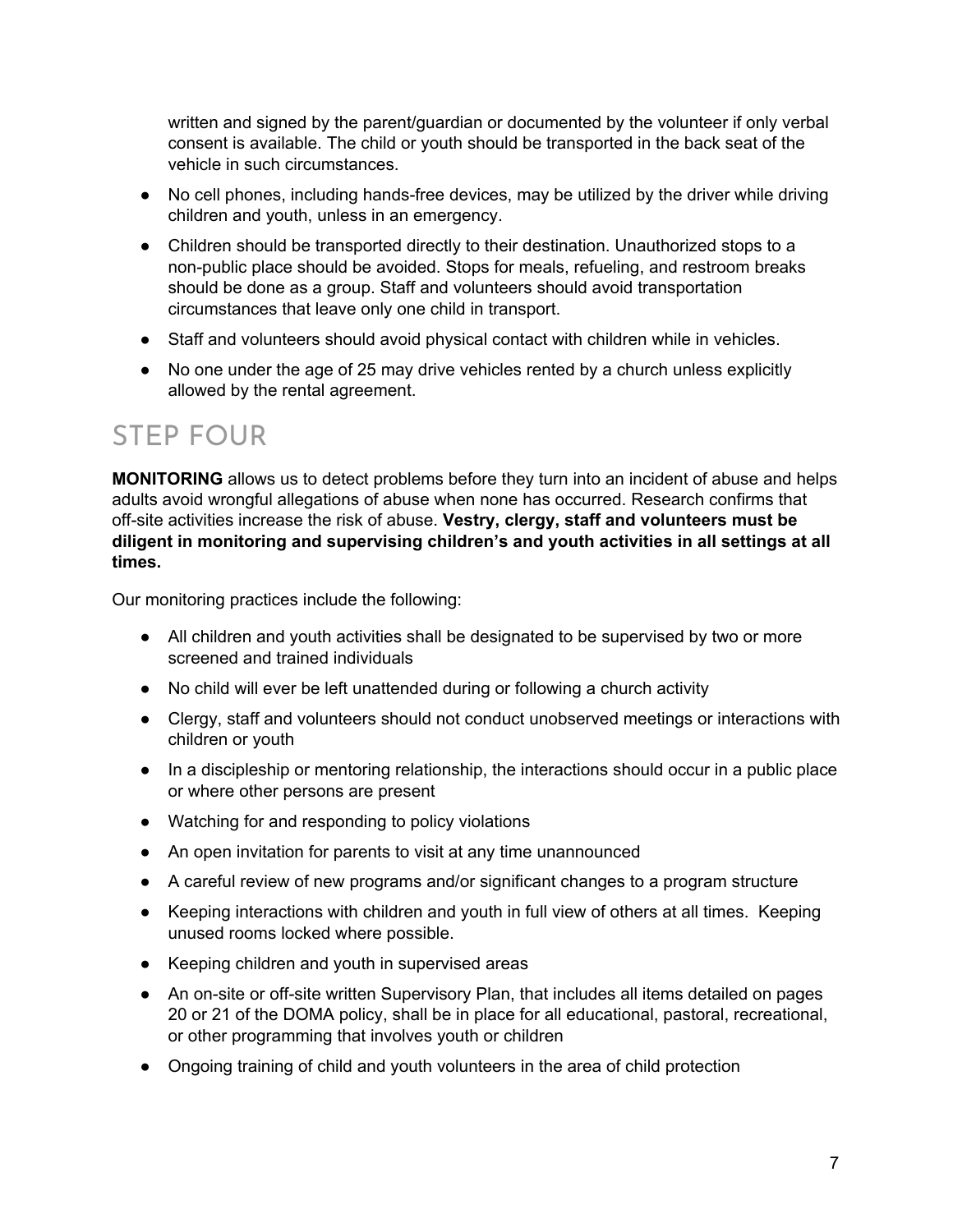# STEP FIVE

**RESPONDING** quickly gives us the power to prevent or stop abuse and gives the child more time to heal.

If a child discloses abuse, remember to:

- Respect the child's privacy by finding a private, non-threatening place to talk
- If possible, ask a staff member or trained volunteer to join in listening to the child's/youth's account
- Keep calm, listen and avoid expressing shock or outrage
- Let the child know that he/she is believed
- Assure the child, if helpful, that the abuse was not his/her fault
- Tell the child, if helpful, that they were brave to disclose
- Avoid questions that could make the child feel responsible or plant ideas that could taint the child's recollection and account. Child victims are often vague in their initial disclosure. Ask children, "Is there anything else you want me to know?"
- Write down as accurately as possible what the child disclosed. This information can be used in filing the Report of Suspected Abuse Form for the Diocese and the CPS report, if warranted
- Be careful afterwards not to discuss the information with or in front of other people who do not need to know what happened. Discussion about the information should be limited to appropriate church and legal authorities.

Remember to:

- Respond to the child victim
- Report the abuse allegation to designated church authorities
	- o Internally report to appropriate ministry leaders as needed [Lead Children's Catechist or a member of the clergy].
	- o Report to the Rector
- Report to legal authorities

#### **COMMONWEALTH OF VIRGINIA**

Child Abuse Hotline 800.552.7096

# **ARLINGTON COUNTY**

Child Protective Services 703.228.1500